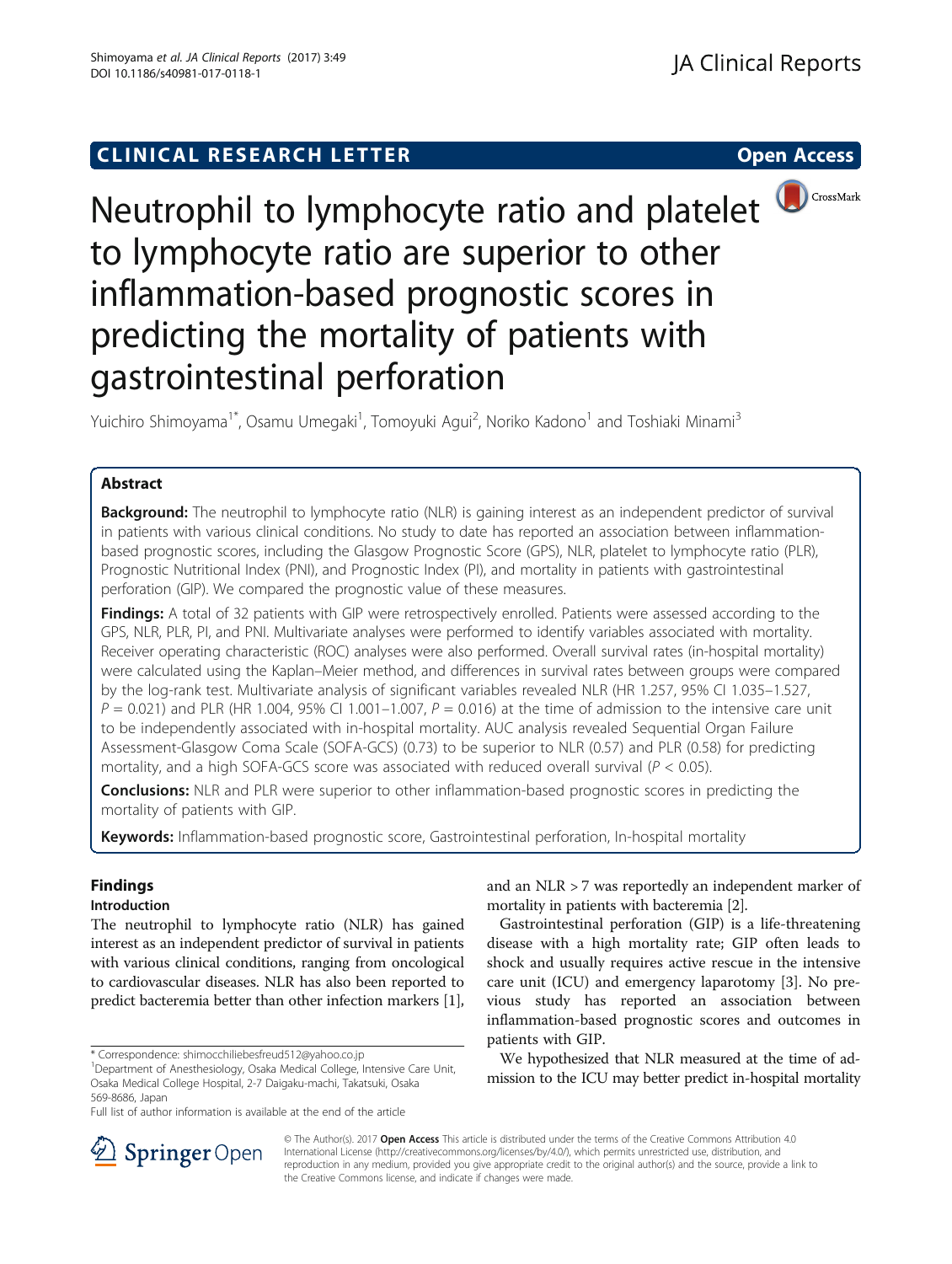<span id="page-1-0"></span>in patients with GIP, as compared with other inflammationbased prognostic scores. To test this hypothesis, we compared the prognostic value of various inflammation-based prognostic scores in patients with GIP.

### **Methods**

We conducted a single-center retrospective study in a 16-bed ICU. The study protocol was approved by the Ethics Committee of Osaka Medical College (Osaka, Japan). A total of 40 patients diagnosed with GIP, who underwent surgery and were treated in the ICU of Osaka Medical College Hospital between January 2014 and June 2016, were retrospectively enrolled. Of these, 32 patients were evaluated, excluding those who were aged 18 years or younger; who were pregnant; who had immunosuppressive disease (e.g., HIV), or were undergoing immunosuppressive therapy (e.g., chemotherapy, chronic use of steroids, autoimmune disease treatment) within 1 month of the study; and who had cardiac arrest at the time of ICU admission. Individual patient consent was not obtained since all data used in this study were acquired retrospectively from the laboratory information system without any additional blood sampling or laboratory analysis. The main outcome measure was inhospital mortality. The following demographic and clinical data were collected: age, sex, comorbidities (cancer, coronary artery disease, diabetes mellitus, hypertension, and renal disease), Sequential Organ Failure Assessment-Glasgow Coma Scale (SOFA-GCS) score at ICU day 1, length of hospital stay, and in-hospital mortality. Since our study population included intubated

| Table 1 Inflammation-based prognostic scores |  |  |
|----------------------------------------------|--|--|
|----------------------------------------------|--|--|

| Scoring systems                                                                                          | Score          |
|----------------------------------------------------------------------------------------------------------|----------------|
| Glasgow Prognostic Score                                                                                 |                |
| CRP ( $\leq$ 10 mg $ ^{-1}$ ) and albumin ( $\geq$ 35 g $ ^{-1}$ )                                       | 0              |
| CRP ( $\leq$ 10 mg $ ^{-1}$ ) and albumin (< 35 g $ ^{-1}$ )                                             | 1              |
| CRP (> 10 mg $ ^{-1}$ ) and albumin ( $\geq$ 35 g $ ^{-1}$ )                                             | 1              |
| CRP (> 10 mg $ ^{-1}$ ) and albumin (< 35 g $ ^{-1}$ )                                                   | 2              |
| Neutrophil to lymphocyte ratio                                                                           |                |
| Neutrophil count: lymphocyte count                                                                       |                |
| Plt to lymphocyte ratio                                                                                  |                |
| Plt count: lymphocyte count                                                                              |                |
| Prognostic Index                                                                                         |                |
| CRP ( $\leq$ 10 mg $ ^{-1}$ ) and white blood cell count ( $\leq$ 11 $\times$ 10 <sup>9</sup> $ ^{-1}$ ) | $\Omega$       |
| CRP ( $\leq$ 10 mg $ ^{-1}$ ) and white blood cell count ( $>$ 11 $\times$ 10 <sup>9</sup> $ ^{-1}$ )    | 1              |
| CRP (> 10 mg $ ^{-1}$ ) and white blood cell count ( $\leq 11 \times 10^9$ $ ^{-1}$ )                    | 1              |
| CRP (>10 mg $\vert^{-1}$ ) and white blood cell count (>11 $\times$ 10 <sup>9</sup> $\vert^{-1}$ )       | $\mathfrak{D}$ |
| Prognostic Nutritional Index                                                                             |                |
| Albumin (g $I^{-1}$ ) + 5 x total lymphocyte count 10 <sup>9</sup> $I^{-1}$                              |                |
| CRP C-reactive protein, Plt platelet                                                                     |                |

patients under sedation with propofol and/or dexmedetomidine at ICU admission, we excluded the GCS item from the SOFA score. Blood samples were obtained upon ICU admission for measurements of CRP, albumin, white blood cell count, neutrophil count, lymphocyte count, and platelet count. The GPS, NLR, PLR, PI, and PNI were obtained as shown in Table 1.

Descriptive analysis was performed for all variables. Continuous variables were expressed as median (interquartile range), and categorical variables as counts (percentage). Patient characteristics were compared between survivors and non-survivors using Fischer's exact test. Univariate analysis and multivariate analysis (Cox proportional hazards model) were used to examine associations between patient characteristics and prognostic factors. Analyses using Cox proportional hazards models were performed by forward selection of variables which were found to be significant by univariate analysis and inflammation-based prognostic scores. Receiver operating characteristics (ROC) curves were generated for variables which were significant in the multivariate analysis, and areas under the curve (AUCs), cutoff values, sensitivities, specificities, and predictive values were calculated. Using these cutoff values, overall survival rates (in-hospital mortality) were calculated with the Kaplan– Meier method, and differences in survival rates between groups were compared by the log-rank test. A  $P$  value  $\lt$ 

## Table 2 Patient demographics

|                                                         | All patients        |                     | Univariate<br>analysis |
|---------------------------------------------------------|---------------------|---------------------|------------------------|
|                                                         | Survivors           | Non-survivors       | $P$ value              |
| Variables                                               | $(n = 24)$          | $(n = 8)$           |                        |
| Age, year                                               | 74 (65.5-79)        | 66.5 (64.5-73)      | 0.58                   |
| Female                                                  | 14 (58.3)           | 4(50)               | 0.62                   |
| Male                                                    | 10(41.7)            | 4(50)               |                        |
| Cancer                                                  | 16(67)              | 6 (75)              | 0.69                   |
| CAD                                                     | 1                   | $\Omega$            |                        |
| <b>Diabetes</b>                                         | $\overline{4}$      | $\Omega$            |                        |
| Hypertension                                            | 8                   | 0                   |                        |
| Renal disease                                           | 1(4)                | 3(38)               | 0.039                  |
| Observation period                                      | $36(24 - 46.5)$     | 20.5 (13.8–25.8)    | 0.0069                 |
| Albumin (g $ ^{-1}$ )                                   | 19 (14.8-24)        | 23 (13.8-28.3)      | 0.406                  |
| $CRP$ (mg $ ^{-1}$ )                                    | $11.5(8.3-18)$      | $9.1(5.4-15)$       | 0.809                  |
| WBC $(x 10^9 I^{-1})$                                   | $6.3(3.6-8.4)$      | $4.8(3.8-6.8)$      | 0.552                  |
| Neutrophil count<br>$(x 10^9 \, \text{I}^{-1})$         | $5.3(2.9 - 7.2)$    | $3.8(3.2 - 4.9)$    | 0.454                  |
| Lymphocyte count<br>$(x 10^9 \mid^{-1})$                | $0.49(0.36 - 0.78)$ | $0.31(0.28 - 0.37)$ | 0.064                  |
| Plt count ( $\times$ 10 <sup>4</sup> mm <sup>-3</sup> ) | 17.3 (15.2–23.2)    | $21.1 (8.0 - 29)$   | 0.484                  |

CAD coronary artery disease, CRP C-reactive protein, WBC white blood cell, Plt platelet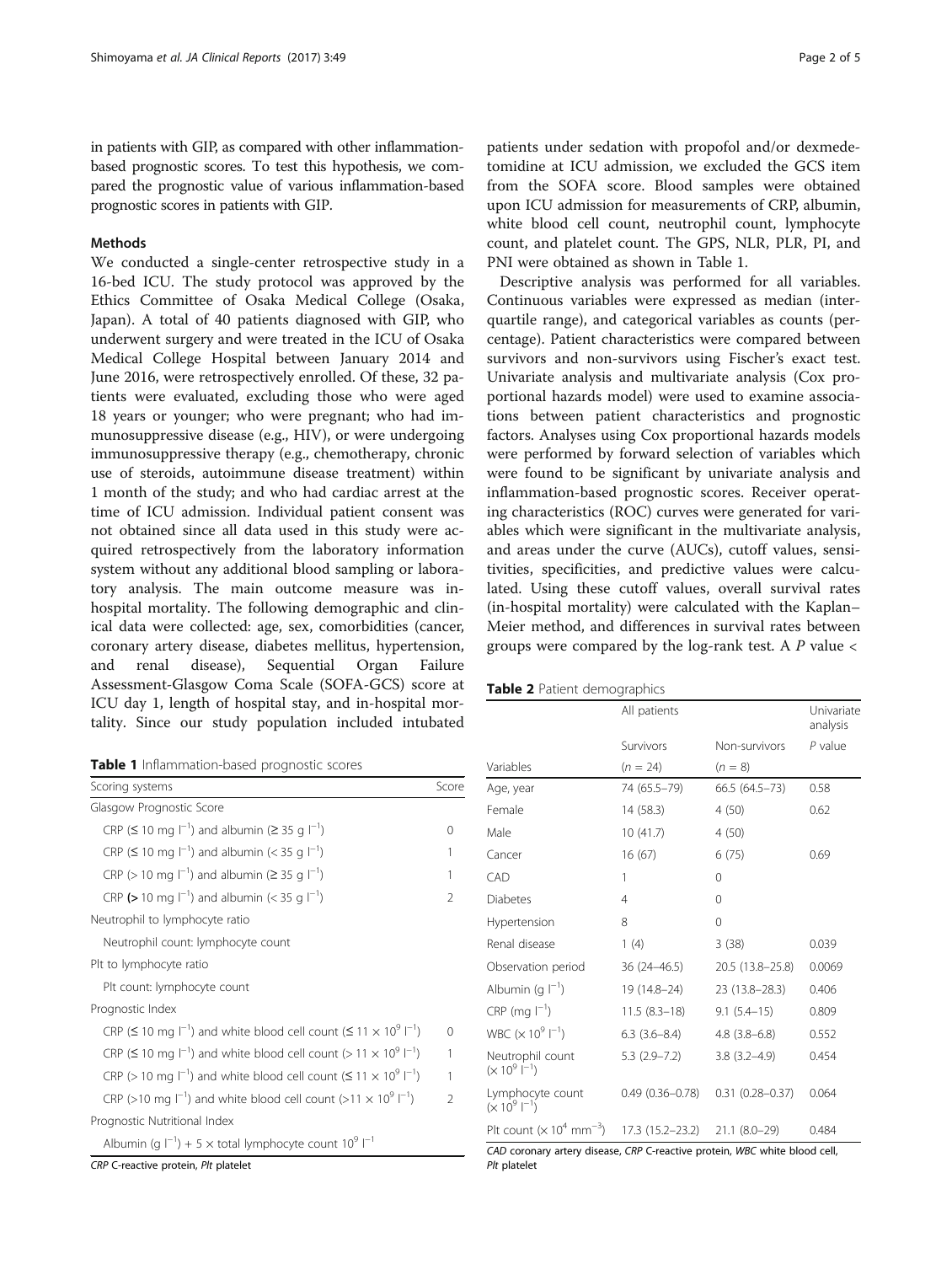| Table 3 Inflammation-based prognostic scores |  |  |
|----------------------------------------------|--|--|
|----------------------------------------------|--|--|

|                                    | All patients        | Univariate<br>analysis |           |
|------------------------------------|---------------------|------------------------|-----------|
|                                    | Survivors           | Non-survivors          | $P$ value |
| Variables                          | $(n = 24)$          | $(n = 8)$              |           |
| SOFA-GCS score at<br>ICU admission | $3(2-4.25)$         | $6.5(4.8-8.3)$         | 0.0087    |
| GPS (0/1/2)                        | (0/8/16)            | (0/5/3)                | 0.161     |
| NI R                               | $8.7(6.4 - 14.9)$   | $13.7 (7.7 - 15.6)$    | 0.432     |
| PI R                               | 390.2 (279.8-688.5) | 596.2 (274.8-783.8)    | 0.057     |
| PI (0/1/2)                         | (8/12/4)            | (4/4/0)                | 0.262     |
| PNI                                | 20.6 (17.4-25.8)    | 24.3 (15.4–29.8)       | 0.611     |

SOFA Sequential Organ Failure Assessment, GCS Glasgow Coma Scale, ICU intensive care unit, GPS Glasgow Prognostic Score, NLR neutrophil to lymphocyte ratio, PLR platelet to lymphocyte ratio, PI Prognostic Index, PNI Prognostic Nutritional Index

0.05 was considered statistically significant. All statistical analyses were performed using the BellCurve for Excel software package v.2.0 (Social Survey Research Information Co., Ltd., Tokyo, Japan).

## Results

Baseline characteristics of the patients are shown in Tables [2](#page-1-0) and 3. Twenty-four (75%) patients were survivors (perforation in the colon, 16; small intestine, 6; stomach, 1; appendix, 1), and 8 (25%) were non-survivors (colon, 4; small intestine, 4). The median age was 74 (range, 65.5– 79) years for survivors and 66.5 (range, 64.5–73) years for non-survivors. Among survivors, 10 (41.7%) patients were males and 14 (58.3%) were females, and among nonsurvivors, 4 (50%) were males and 4 (50%) were females.

Multivariate Cox proportional hazards models revealed NLR (HR 1.257, 95% CI 1.035–1.527, P = 0.021) and PLR (HR 1.004, 95% CI 1.001–1.007,  $P = 0.016$ ) to be independently associated with in-hospital mortality (Table 4). Cutoff values for mortality obtained from ROC analysis (Fig. 1) were 13.28 (sensitivity, 62.5%; specificity, 66.7%; area under the curve (AUC), 0.57; 95% CI, 0.31–0.83;  $P = 0.607$ ) for NLR and 590.44 (sensitivity, 62.5%; specificity, 66.7%; AUC, 0.58; 95% CI, 0.33–0.84;  $P = 0.521$ ) for PLR (Tables [5](#page-3-0) and [6](#page-3-0)). AUC analyses revealed SOFA-GCS (0.73) to be superior to NLR (0.57) and PLR (0.58) for predicting mortality

|  |  |  |  |  |  | Table 4 Predictors of mortality by multivariate analysis |  |
|--|--|--|--|--|--|----------------------------------------------------------|--|
|--|--|--|--|--|--|----------------------------------------------------------|--|

| Predictors     | Hazard ratio | 95% CI          | $P$ value |
|----------------|--------------|-----------------|-----------|
| SOFA-GCS score | 1.709        | 1.108-2.637     | 0.015     |
| NI R           | 1 257        | 1.035-1.527     | 0.021     |
| PI R           | 1.004        | $1.001 - 1.007$ | 0.016     |
| Renal disease  | 1 238        | $0.13 - 11.821$ | 0.853     |

SOFA Sequential Organ Failure Assessment, GCS Glasgow Coma Scale, NLR neutrophil to lymphocyte ratio, PLR platelet to lymphocyte ratio

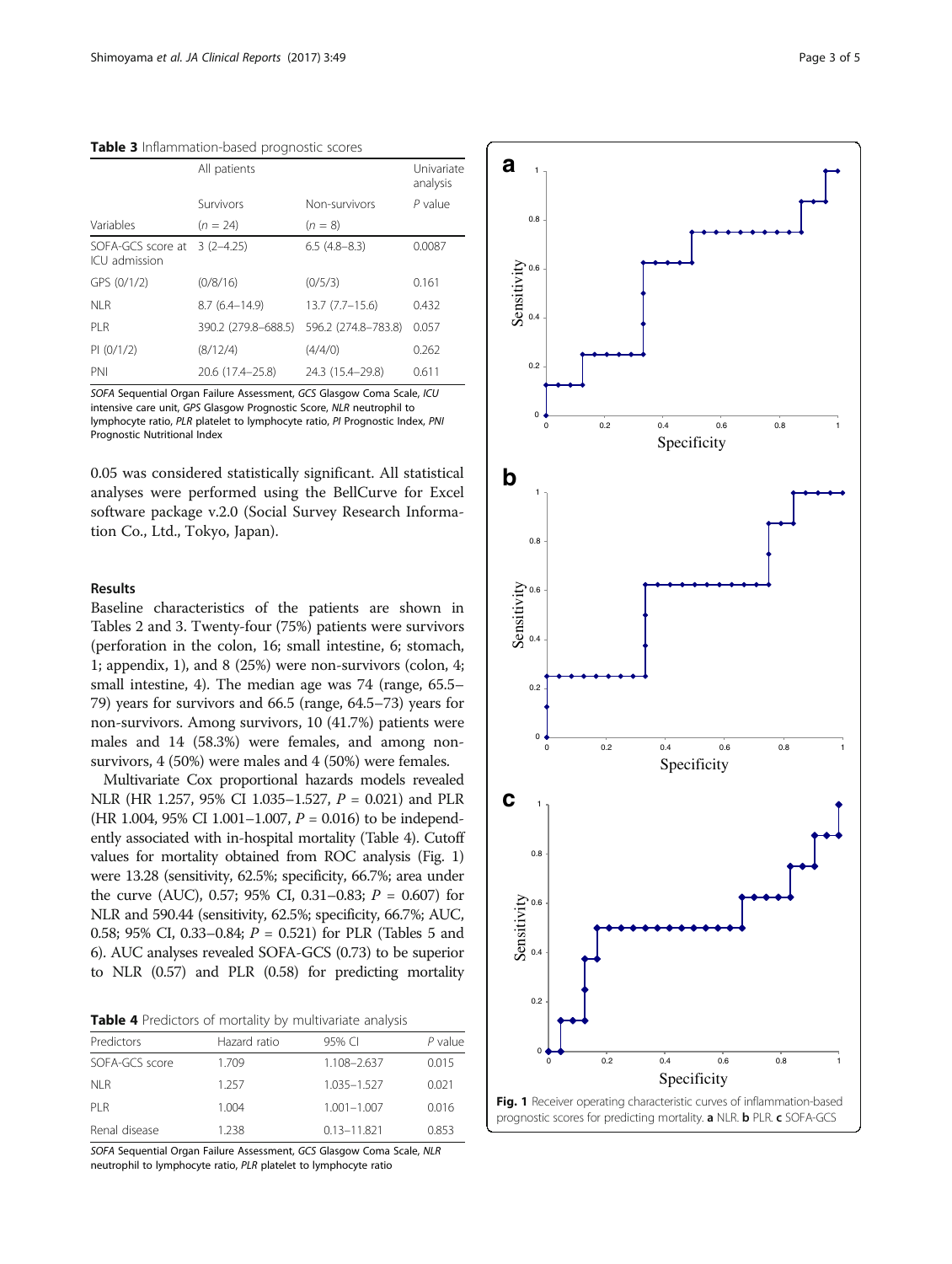<span id="page-3-0"></span>

| Table 5 Performance parameters for predictors of mortality |  |
|------------------------------------------------------------|--|
|------------------------------------------------------------|--|

| Predictors Cutoff | value  | Sensitivity<br>(%) | Specificity<br>$(\% )$ | <b>PPV</b><br>$(\% )$ | <b>NPV</b><br>$(\% )$ |
|-------------------|--------|--------------------|------------------------|-----------------------|-----------------------|
| SOFA-<br>GCS      | 6      | 75                 | 87.5                   | 66.7                  | 91.3                  |
| NI R              | 13.28  | 62.5               | 66.7                   | 38.5                  | 84.2                  |
| PI <sub>R</sub>   | 590.44 | 62.5               | 66.7                   | 38.5                  | 842                   |

PPV positive predictive value, NPV negative predictive value, SOFA Sequential Organ Failure Assessment, GCS Glasgow Coma Scale, NLR neutrophil to lymphocyte ratio, PLR platelet to lymphocyte ratio

(Table 6). A high SOFA-GCS score was associated with reduced overall survival  $(P < 0.05)$  (Fig. 2).

## Discussion

NLR and PLR were found to be superior to other inflammation-based prognostic scores in predicting the mortality of patients with GIP. NLR and PLR are based primarily on the physiological link between neutrophilia and lymphopenia with systemic inflammation. Jilma et al. [[4\]](#page-4-0) studied changes in white blood cell types after inflammation and reported a 300% increase in circulating neutrophils, 96% decrease in monocytes, and 85% decrease in lymphocytes 4 to 6 h after inflammation. Below, we discuss the literature surrounding NLR and the prognostic capabilities of NLR for GIP.

Growing evidence suggests the usefulness of NLR in the prediction of survival in various contexts, such as lung cancer, colorectal cancer, orthotopic liver transplantation for primary hepatocellular carcinoma, postoperative coronary artery bypass grafting, chronic heart failure, pulmonary emboli, and acute pancreatitis [\[1, 5, 6\]](#page-4-0). Moreover, NLR was a more sensitive parameter than increased white blood cell count in patients with suspected appendicitis [[7\]](#page-4-0). These data suggest the importance of NLR in multiple patient populations.

In the present study, NLR and PLR had a positive predictive value of 38.5% and a negative predictive value of 84.2%, suggesting that NLR and PLR may be more useful for ruling out mortality, rather than predicting it. NLR and PLR can be obtained easily, cheaply, and rapidly and can provide relevant information for necessary interventions within the first few hours of hospital admission. As discussed earlier, studies have shown that NLR predicts bacteremia better than other infection

Table 6 Comparison of AUC between predictors

| Predictors | auc. | 95% CI        | $P$ value |
|------------|------|---------------|-----------|
| SOFA-GCS   | 0.73 | $0.44 - 1.02$ | 0.112     |
| NI R       | 0.57 | $0.31 - 0.83$ | 0.607     |
| PI R       | O 58 | $0.33 - 0.84$ | 0.521     |

AUC area under the curve, SOFA Sequential Organ Failure Assessment, GCS Glasgow Coma Scale, NLR neutrophil to lymphocyte ratio, PLR platelet to lymphocyte ratio





markers  $[1]$  $[1]$  and an NLR > 7 was reportedly an independent predictor of mortality in patients with bacteremia [[2\]](#page-4-0). In another study, the initial NLR